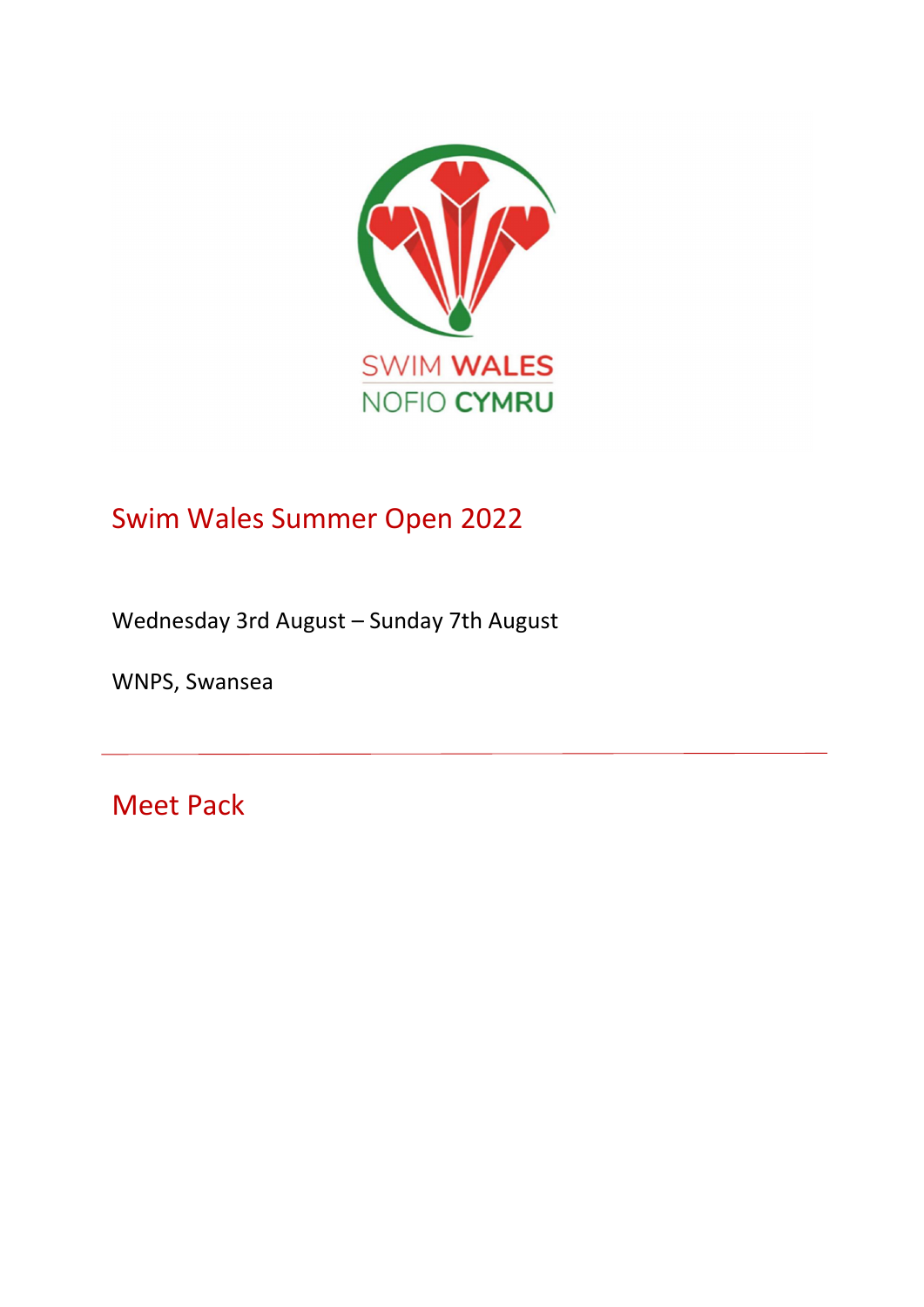# Meet summary

Swim Wales is proud to present the Summer Open. The Swim Wales Summer Open includes the Home Nation Summer Events and the Welsh Summer Open.

The Home Nation Summer events will offer invited places to top Home Nation Club ranked swimmers, plus any Home Country swimmer (Country of representation) after the top 24 are selected for the British Summer Championship. For Wales, this is the top 16 or top 8 (see below for events) after those at British. These swimmers have priority/invited entry which must be made within the specified window.

After this window closes, the remaining lanes (not taken by invited swimmers) and any additional we can offer will be open for 'open entries'; these are open spaces, first come first served until full. This event is an open competition and not a Welsh National event.

Entry will be through made in 2 parts:

- 1. Invited entry
	- a. For Welsh Swimmers ranked Top 16 & Top 8 in the 400m IM, 800m & 1500m freestyle outside of the British Summer Championships during the qualifying window of 11th March -8th May 2022 who have achieved the published qualifying time at a 50m competition (level 1).
	- b. Invited Entries (from rankings) open  $2^{nd}$  June, close  $12^{th}$  June
	- c. Entries must be submitted in this window. Once closed unused spaces will be reallocated to the open entry.
- 2. Open Entry
	- a. The remaining spaces will be allocated on a first come first served basis for those who achieve the conisderation time between 1st January 2021 and the closing date of entry.
	- b. Open Entries open 9 am on  $15<sup>th</sup>$  June and close at 5 pm on 1st July

# Entry Criteria

# Invited competitors (Home Nation Summer Events)

The Home Nation Summer events will offer invited places to top Welsh Club ranked swimmers, plus any Welsh swimmer who has elected to swim in this competition based on country of representation and has met the event qualifying times.

Swimmers should note that when identifying qualifiers for the Home Nations meets, the automated system in place assumes athletes wish to be categorised by the country of their ranked club unless you have previously notified us otherwise. Swimmers wishing to be entered into a Home Nation Summer Meet based on International Representation MUST email HNMeetChoice@swimming.org with the following information;

- Name
- Date of birth
- Membership number
- Current ranked club
- Registered Country of International Representation
- A clear declaration that they wish to be selected by Country of International Representation for the 2022 Home Nation Meets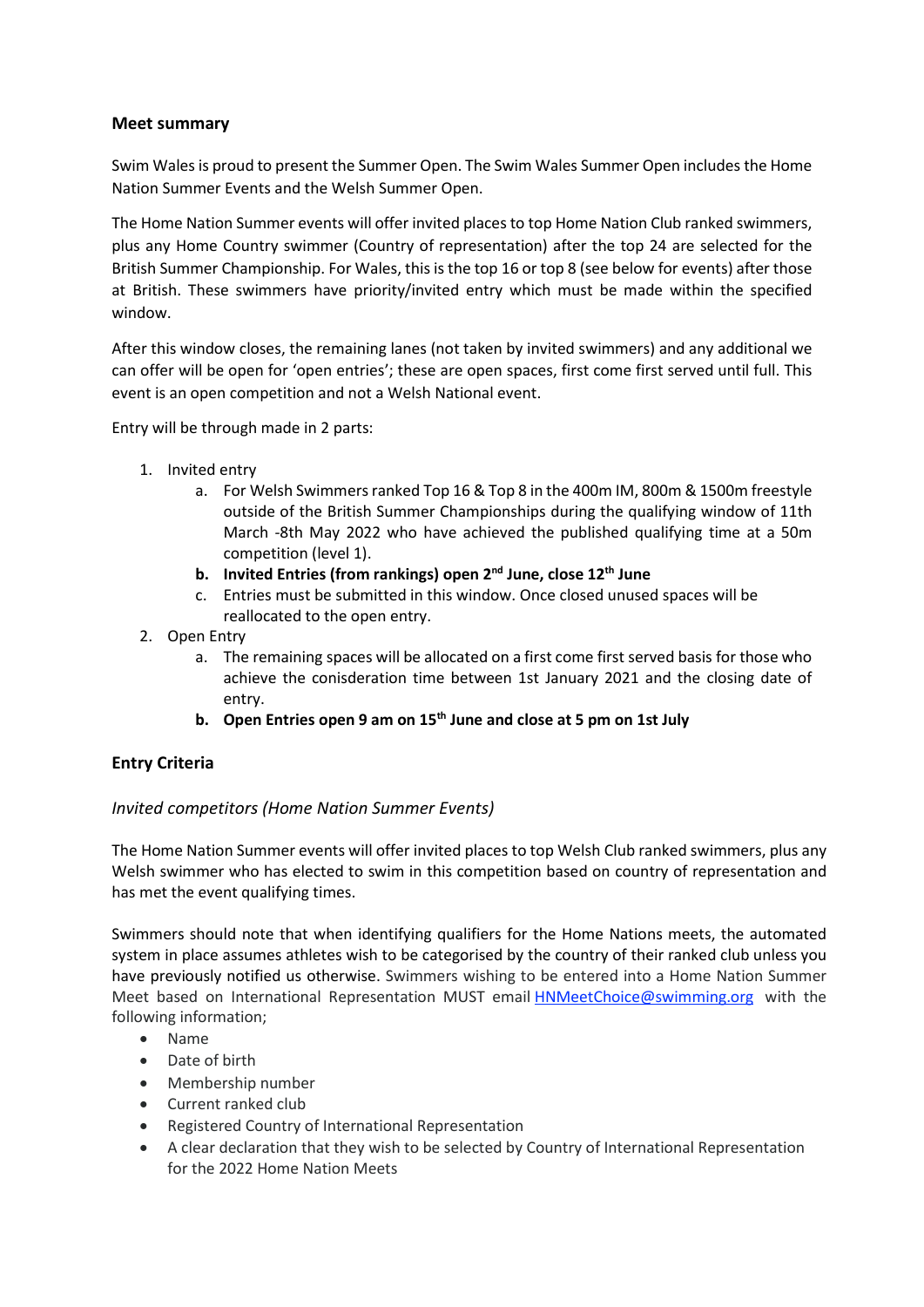The information must have been received no later than 5 pm,  $17<sup>th</sup>$  April. There will be no exceptions, and no changes will be made after this time.

For the invited swimmers, there are 16 places in each age group, in 50m, 100m, 200m in all strokes and 400m Freestyle and 8 places in the 400m IM, 800m & 1500m Freestyle. Swimmers must have achieved the qualification time in the qualification window: 11th March -8th May 2022 at a 50m competition (level 1) and not be invited to the British Summer Championships in that event.

Following the closure of the qualifying window, entry invitations will be emailed out to the registered email addresses of all qualifying competitors. A full list will also be published here for you to check.

Swimmers will have a limited time to accept their invited entries. After this window closes, the remaining spaces will be reallocated to open entries.

#### Open entry

All remaining places will be available to Swim Wales, Scottish Swimming, and Swim England members who have achieved the consideration times and have not been invited to the British, Scottish, Welsh, or English Summer Competitions in that event. This will be on a first come first served basis and spaces are limited. Each event will have an entry cap which once full will not accept further entries.

All competitors must have equaled or bettered the published consideration times in a designated or licensed Swim Wales, Scottish Swimming or Swim England meet; times must appear on rankings to be used. Open entry consideration times will be accepted from 1st January 2021 from 1, 2 and 3 level meets.

#### 1. Entry conditions

- 1.1. In the event of an over subscription, scratches will be made at the discretion of event management.
- 1.2. Entries are not confirmed until published by Swim Wales, we therefore advise attendees not to book travel or overnight arrangements until entries are confirmed.
- 1.3. It is the swimmers' responsibility to check the draft entry list and inform event management (swimwales-events@swimming.org) of discrepancies or errors. This must be raised within 48 hours of the information being published.
- 1.4. All competitors must have better or equalled the published consideration times in a licensed meet (Swim Wales, Swim England, Scottish Swimming, and British Swimming).
- 1.5. Consideration times:
	- 1.5.1.The most current time available on rankings will be used for entry.
	- 1.5.2.Times will be considered from level 1, 2 and 3 licensed competitions.
	- 1.5.3.Times will be taken at the point of entry from rankings and will not be updated, amended or refunded (unless medical) after the entry is submitted.
	- 1.5.4.We do not accept converted, split, or relay times.
	- 1.5.5.Long course and short course times will be accepted for this meet; long course times will be taken as a priority, followed by short-course converted if unavailable.
	- 1.5.6.Consideration times must have been achieved between 1st January 2021 and the close of entries, at a licensed meet.
	- 1.5.7.Para-swimming consideration times are available on the event webpage.
- 1.6. Entries are submitted via an online entry system. Payment for entries will be taken at the point of entry online via PayPal using direct/credit card.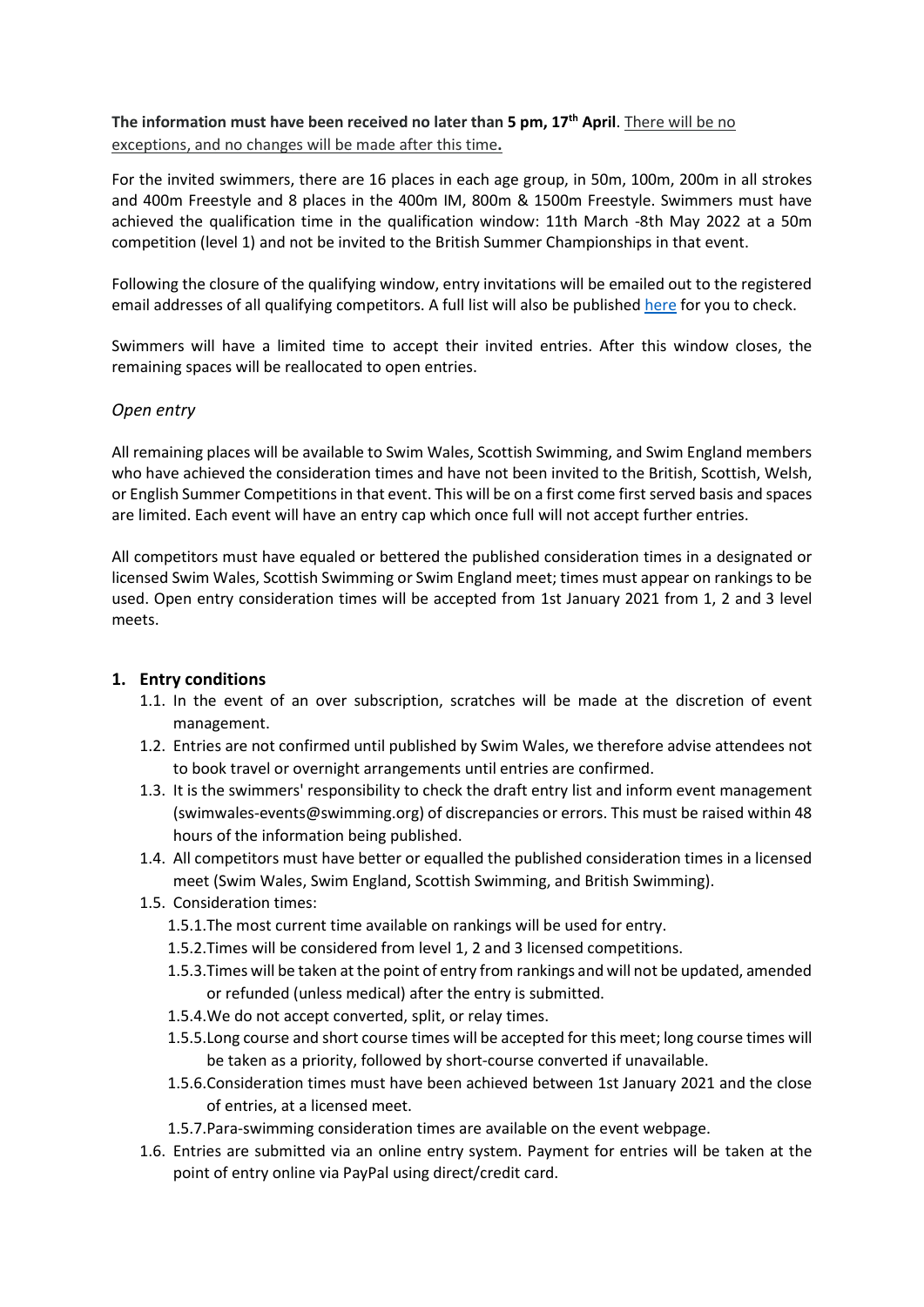- 1.6.1.The online entry system is provided by SportSystems and technical support is not available from the Swim Wales office. If you experience issues with the online entry system please wait for the screen to load, do not refresh the page as this creates another request and will delay your process further.
- 1.6.2.If you continue to experience technical issues please close the page and try again. Please be aware Swim Wales is unable to support entry requests due to technical issues and system failures.
- 1.6.3.All queries related to entries must come through your club's head coach. Only queries collated and presented by a head coach will be reviewed. Swim Wales is unable to review individual queries regarding entries.
- 1.7. Para-swimmer entries are submitted via a manual entry application process, please email swimwales-events@swimming.org for more information.
- 1.8. Open Entries open 9 am on  $15<sup>th</sup>$  June and close at 5 pm on 1st July
- 1.9. Event entry costs £10 per entry
- 1.10. The age of competitors will be taken as 31st December 2022, minimum age of 12.
- 1.11. By entering this event, you / your child agrees to be bound by the British Swimming Antidoping Rules for a period of 12 months from the commencement of the event and consents to report to Doping Control if requested any time during this event. For further information on the British Swimming Anti-doping rules please visit https://www.britishswimming.org/performance/swimming/anti-doping/

#### 2. Meet Conditions

- 2.1. Age groups for this event are as follows: 12, 13, 14, 15, 16, 17+
- 2.2. Heats will be seeded by time regardless of age.
- 2.3. The 400m Individual Medley, 400m Freestyle, 800m Freestyle, and 1500m Freestyle events will be swum as Heat declared winner (HDW)
- 2.4. Finals will be swum as follows for male and females. Finals will take place for each event (apart from HDW events, see above) in order as follows: 12, 13, 14, 15, 16, 17+
	- 2.4.1.Withdrawals for all finals are required, including reserves. Withdrawals for finals must be made through the withdrawal table located poolside within 20 minutes of the last swim of the heat session. The withdrawal desk is located underneath the scoreboard poolside.
		- 2.4.1.1. Failure to do so will result in a fine of £50 per swimmer per event.
	- 2.4.2.A list of confirmed finalists will be available 30 minutes after the closure of the withdrawal desk.
- 2.5. Medals
	- 2.5.1.For all individual events, medals will be awarded to the top three finishers in the 12, 13, 14, 15, 16, 17+ for males and females.
- 2.6. Refunds
	- 2.6.1.Refunds for entry fees only will be processed on the receipt of a completed medical withdrawal application accompanied with a valid doctor's note (signed by an appropriate consultant/doctor on headed paper).
	- 2.6.2. Applications for medical withdrawals must be received before 9 am on the  $1<sup>st</sup>$  of August to qualify for a refund.
	- 2.6.3.Refunds will not be processed for withdrawals on non-medical grounds.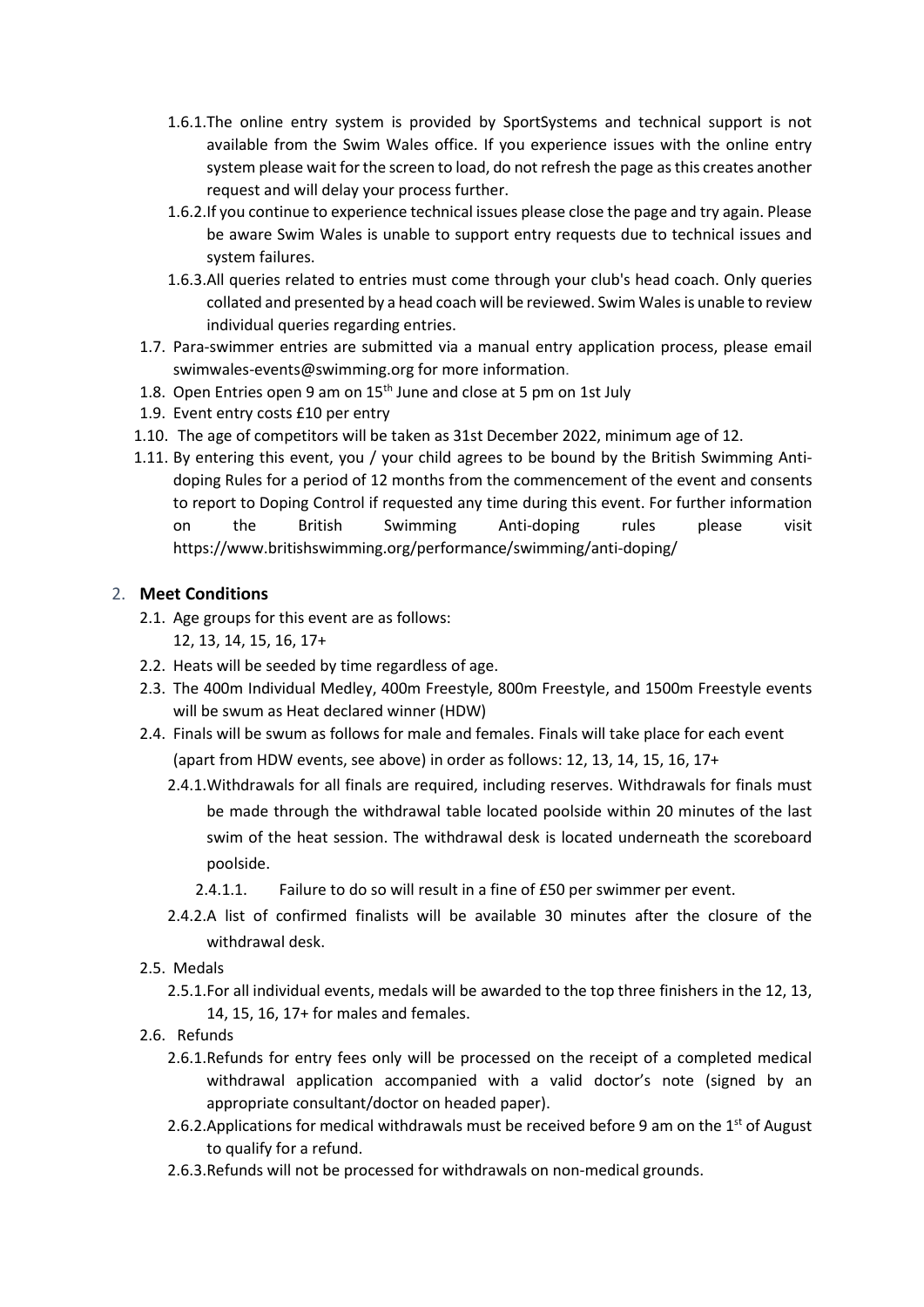2.6.4.Email swimwales-events@swimming.org to receive a medical withdrawal form.

- 2.7. Marshalling
	- 2.7.1.Heats
		- 2.7.1.1. Swimmers must report to poolside marshalling located adjacent to the changing village entrance.
		- 2.7.1.2. Swimmers should follow the directions given by the marshal. It is the swimmers responsibility to report in good time.
		- 2.7.1.3. Marshals in are place to guide swimmers only and are not responsible for ensuring swimmers swim.
	- 2.7.2.Call room
		- 2.7.2.1. Call room marshalling for finals is located in the middle of the changing village.
		- 2.7.2.2. It is the swimmer responsibility to report to the call room.
		- 2.7.2.3. Swimmers must report to the call room and wait for their race to be called.
		- 2.7.2.4. Failure to do so will result in disqualification.
		- 2.7.2.5. Swimmers who fail to report to the call room or fail to withdraw will be fined £50 as per meet conditions.
		- 2.7.2.6. Swimmers are recommended to attend the call room 6 races (8 races for 50m events) before their race.
		- 2.7.2.7. Coaches/Chaperones are not permitted into the call room.
- 2.8. Poolside passes
	- 2.8.1.Cost £40 per application
	- 2.8.2.Poolside chaperone pass (S1-S4/S11): FREE
	- 2.8.3.Annual coach's passes can be used for this event.
	- 2.8.4. The deadline to apply for passes is the  $27<sup>th</sup>$  of July 2022 at 5 pm.
	- 2.8.5. Passes submitted between  $27<sup>th</sup>$  July 2022 and  $31<sup>st</sup>$  July 2022 will be processed with an additional late fee of £5.
	- 2.8.6. Passes submitted after 5 pm on the  $31^{st}$  of July 2022 will not be processed.
	- 2.8.7.Applicants must have a valid DBS and membership number.
	- 2.8.8.Individuals will be contacted for payment once their application has been processed.
	- 2.8.9.A poolside pass entitles the user to a programme, accreditation, and access to the pool deck.
	- 2.8.10. Poolside passes are intended for use for the named individual only; misuse may result in the removal of the pass.
	- 2.8.11. Those without a poolside pass will not be permitted poolside. It is your clubs and coaches' responsibility to check that your club is covered.
- 2.9. Tickets and Spectators
	- 2.9.1.Attendance of spectators onsite will be confirmed prior to the commencement of the competition.

# 3. Multi Classification event summary

- 3.1. This Swim Wales Summer Open is inclusive of Para Swimmers.
- 3.2. In addition to meeting the general entry criteria, para swimmers must have an authorised World Para Swimming, British Swimming, INAS-FID or British Blind Sport classification, which is held on the Home Nation Membership or WPS Swimming Classification database at the time of entry.
- 3.3. Para swimmers must equal or better the para entry times and para swimmers will be fully integrated into the event based on entry time.
- 3.4. Para swimmers can qualify for finals and win medals based on outright performance.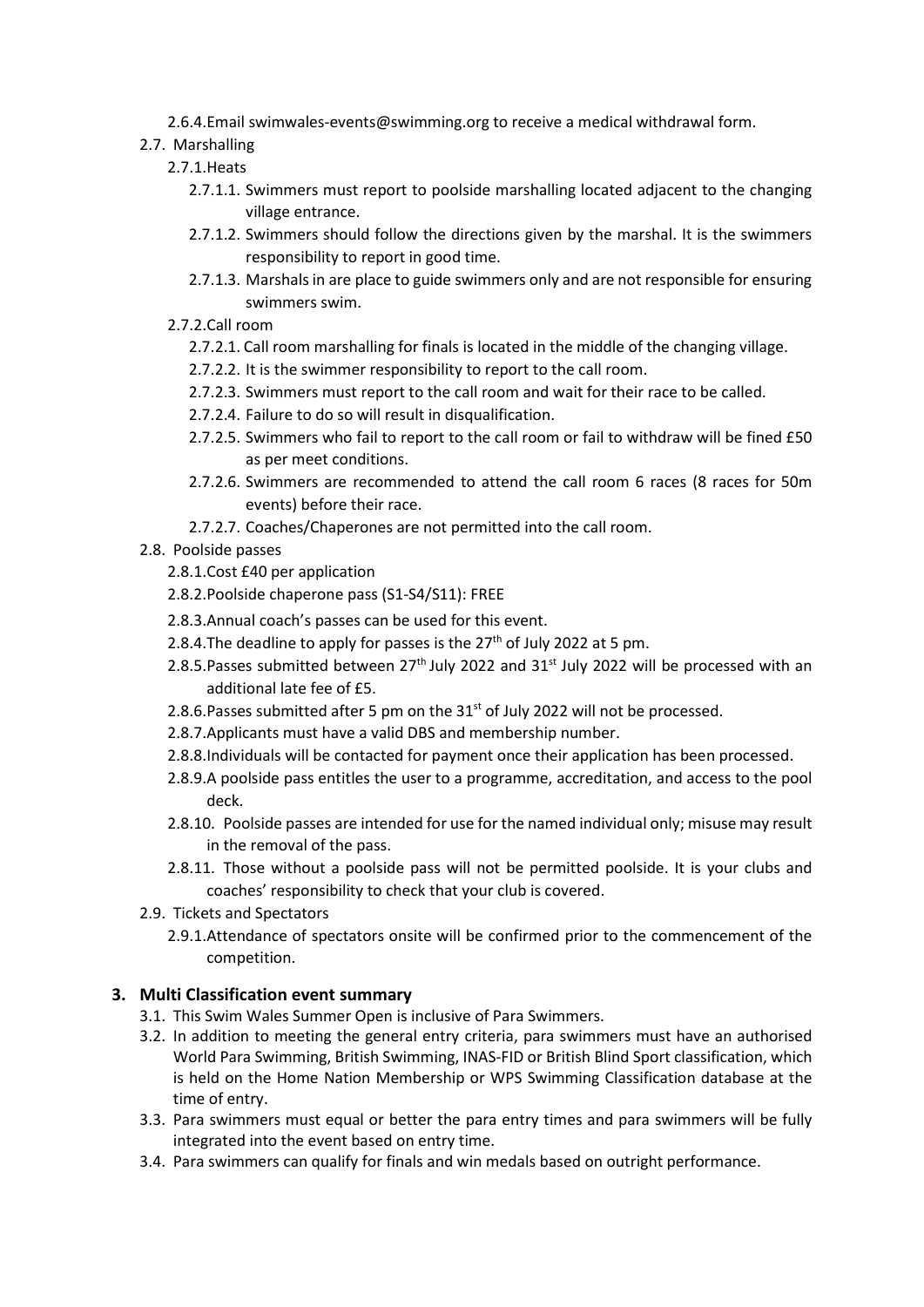3.5. Additionally, there will be a para swimming leader board published at the end of the event showing all para swimmer results based on British Para Swimming points. At the end of the meet, medals will be awarded to the para swimmers with the highest British Para Swimming points total in each age group on a multi class, multi event basis.